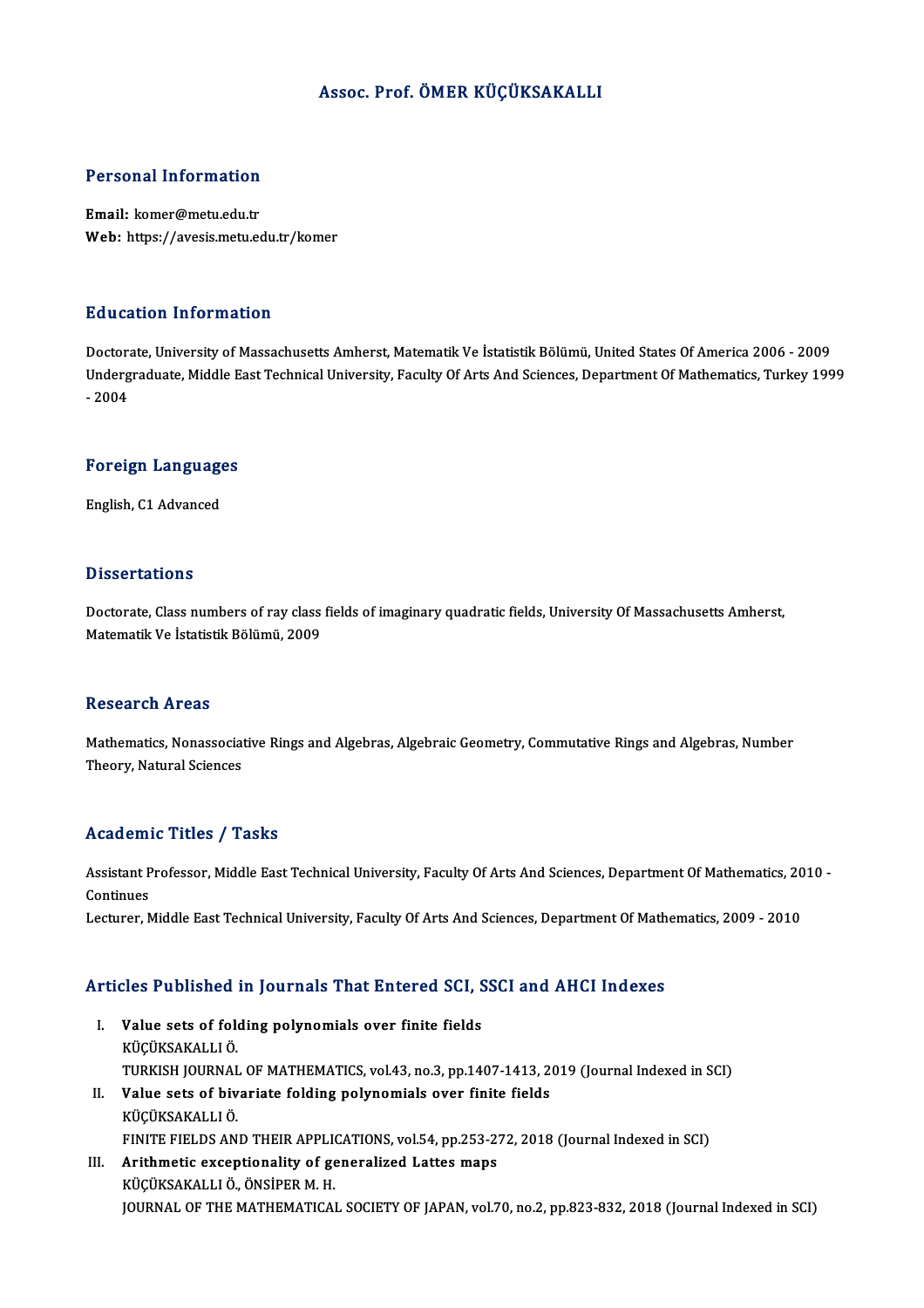| IV.   | On the arithmetic exceptionality of polynomial mappings<br>KÜÇÜKSAKALLI Ö.                               |
|-------|----------------------------------------------------------------------------------------------------------|
|       | BULLETIN OF THE LONDON MATHEMATICAL SOCIETY, vol.50, no.1, pp.143-147, 2018 (Journal Indexed in SCI)     |
| V.    | Bivariate polynomial mappings associated with simple complex Lie algebras<br>KÜÇÜKSAKALLI Ö.             |
|       | JOURNAL OF NUMBER THEORY, vol.168, pp.433-451, 2016 (Journal Indexed in SCI)                             |
| VI.   | Value sets of bivariate Chebyshev maps over finite fields<br>KÜÇÜKSAKALLI Ö.                             |
|       | FINITE FIELDS AND THEIR APPLICATIONS, vol.36, pp.189-202, 2015 (Journal Indexed in SCI)                  |
| VII.  | On the computation of generalized division polynomials                                                   |
|       | KÜÇÜKSAKALLI Ö.                                                                                          |
|       | TURKISH JOURNAL OF MATHEMATICS, vol.39, no.4, pp.547-555, 2015 (Journal Indexed in SCI)                  |
| VIII. | Value sets of Lattes maps over finite fields                                                             |
|       | Kucuksakalli 0.                                                                                          |
|       | JOURNAL OF NUMBER THEORY, vol.143, pp.262-278, 2014 (Journal Indexed in SCI)                             |
| IX.   | On the units generated by Weierstrass forms                                                              |
|       | KÜÇÜKSAKALLI Ö                                                                                           |
|       | LMS JOURNAL OF COMPUTATION AND MATHEMATICS, vol.17, pp.303-313, 2014 (Journal Indexed in SCI)            |
| Х.    | A RECURRENCE RELATION FOR BERNOULLI NUMBERS                                                              |
|       | KÜÇÜKSAKALLI Ö.                                                                                          |
|       | HACETTEPE JOURNAL OF MATHEMATICS AND STATISTICS, vol.42, no.4, pp.319-329, 2013 (Journal Indexed in SCI) |
| XI.   | Class numbers of ring class fields of prime conductor                                                    |
|       | KÜÇÜKSAKALLI Ö.                                                                                          |
|       | ACTA ARITHMETICA, vol.153, no.3, pp.251-269, 2012 (Journal Indexed in SCI)                               |
| XII.  | CLASS NUMBERS OF RAY CLASS FIELDS OF IMAGINARY QUADRATIC FIELDS<br>Kucuksakalli O                        |
|       | MATHEMATICS OF COMPUTATION, vol.80, no.274, pp.1099-1122, 2011 (Journal Indexed in SCI)                  |
|       |                                                                                                          |

## Articles Published in Other Journals

rticles Published in Other Journals<br>I. A Proof of the Lucas-Lehmer Test and its Variations by Using a Singular Cubic Curve<br>KUCUKSAKALLLÖ *KÜ*ÇÜKSAKALLIÖ.<br>A Proof of the Luküçüksakallı Ö.<br>JOUPMAL OF INTEG A Proof of the Lucas-Lehmer Test and its Variations by Using a Singula<br>KÜÇÜKSAKALLI Ö.<br>JOURNAL OF INTEGER SEQUENCES, vol.21, no.6, 2018 (Journal Indexed in ESCI)

# JOOKNAL OF INTEGEK SEQUENCES, VOL21, no.b, 2018 (Journal Indexed in<br>Refereed Congress / Symposium Publications in Proceedings

- efereed Congress / Symposium Publication<br>I. Value sets of Lattes maps over finite fields<br>Exicuscare in A I. Value sets of Lattes maps over finite fields The 12th International Conference on Finite Fields and Their Applications, New York, United States Of America, 13<br>- 17 July 2015 KÜÇÜKSAKALLI Ö
- The 12th International Conference on Finite Fields and Their Applications, New<br>- 17 July 2015<br>II. Weierstrass Formları Tarafından Üretilen Tersinir Elemanlar Üzerine<br>- VÜCÜVSAYALLI Ö - 17 July 2015<br>Weierstrass Fori<br>KÜÇÜKSAKALLI Ö.<br>10. Ankare Mateme Weierstrass Formları Tarafından Üretilen Tersinir Eleman<br>KÜÇÜKSAKALLI Ö.<br>10. Ankara Matematik Günleri, Ankara, Turkey, 11 - 12 June 2015<br>On the unite generated by Weierstrass forma

KÜÇÜKSAKALLI Ö.<br>10. Ankara Matematik Günleri, Ankara, Turkey, 11 -<br>III. On the units generated by Weierstrass forms<br>ERICITYSARALLI Ö 10. Ankara Matema<br>**On the units generally**<br>KÜÇÜKSAKALLIÖ.<br>Algonithmis Numbe

KÜÇÜKSAKALLI Ö.<br>Algorithmic Number Theory Symposium XI, Gyeongju, South Korea, 6 - 11 August 2014, vol.17, pp.303-313

### **Citations**